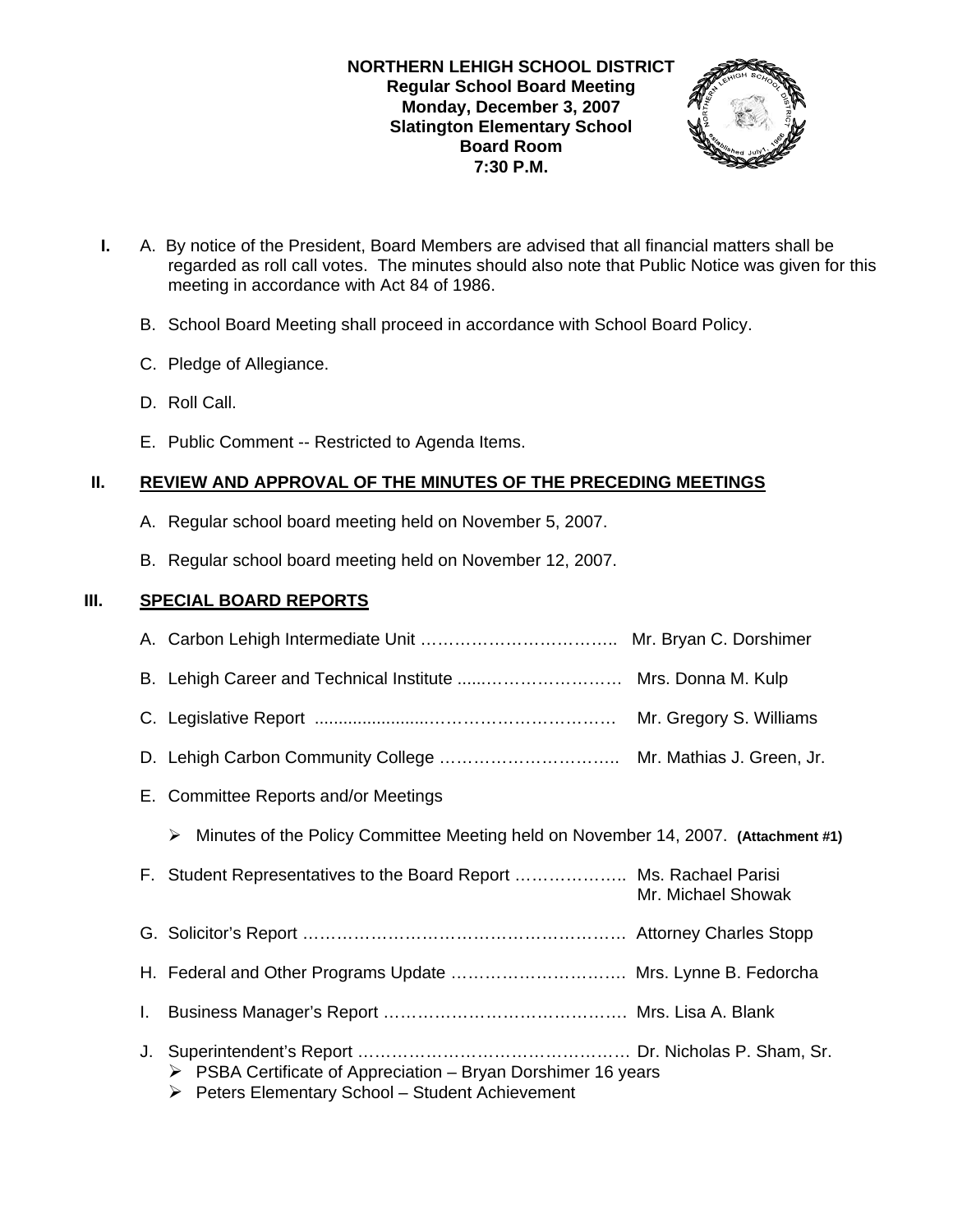#### **IV. PERSONNEL**

- A. Appointments
	- 1. Administrative

Heather Rehrig\*

| Heather Rening                      |                                                      |
|-------------------------------------|------------------------------------------------------|
| Assignment:                         | School Psychologist, replacing Maria Pinnata who has |
|                                     | resigned                                             |
| Salary:                             | \$48,000 prorated                                    |
| Effective:                          | Upon Release From Current School District            |
| *Pending Verification of Clearances |                                                      |

### B. Substitute

1. Instructional

 Approve the following substitute teachers for the 2007-2008 school year at the 2007-2008 substitute teacher rates as approved on the Supplementary Personnel Salary Schedule:

Randi Lambright – Mathematics 7-12

### **V. CONFERENCES**

- A. Mary Smith 2008 PSCA  $52^{nd}$  Annual Conference April 17-18, 2008 Lancaster, PA Registration: \$280.00, Lodging: \$110.00, Travel: \$48.00 – Total Approximate Cost: \$438.00 – Funding: High School Curriculum and Instruction Budget **(Attachment #2)**
- B. Sheila Lanshe 2008 PSCA  $52^{nd}$  Annual Conference April 17-18, 2008 Lancaster, PA Registration: \$280.00, Lodging: \$110.00, Travel: \$48.00 – Total Approximate Cost: \$438.00 – Funding: High School Curriculum and Instruction Budget **(Attachment #3)**
- C. Greg Derr Asbestos Recertification Course December 7, 2007 New Cumberland, PA Registration: \$125.00, Meals: \$10.00, Travel: 91.18 – Total Approximate Cost: \$226.18 – Funding: Support Services Budget **(Attachment #4)**

## **VI. POLICY**

- A. Board Policy First Reading
	- 1. Approve school board policy #246 Pupils Student Wellness, as presented after first reading. **(Attachment #5)**
	- 2. Approve school board policy #333 Administrative Employees Professional Education, as presented after first reading. **(Attachment #6)**
	- 3. Approve school board policy #906 Community Public Complaints, as presented after first reading. **(Attachment #7)**
- B. Board Policy Second Reading
	- 1. Approve school board policy #117 Programs Homebound Instruction, as presented after second reading. **(Attachment #8)**
- C. Homebound Instruction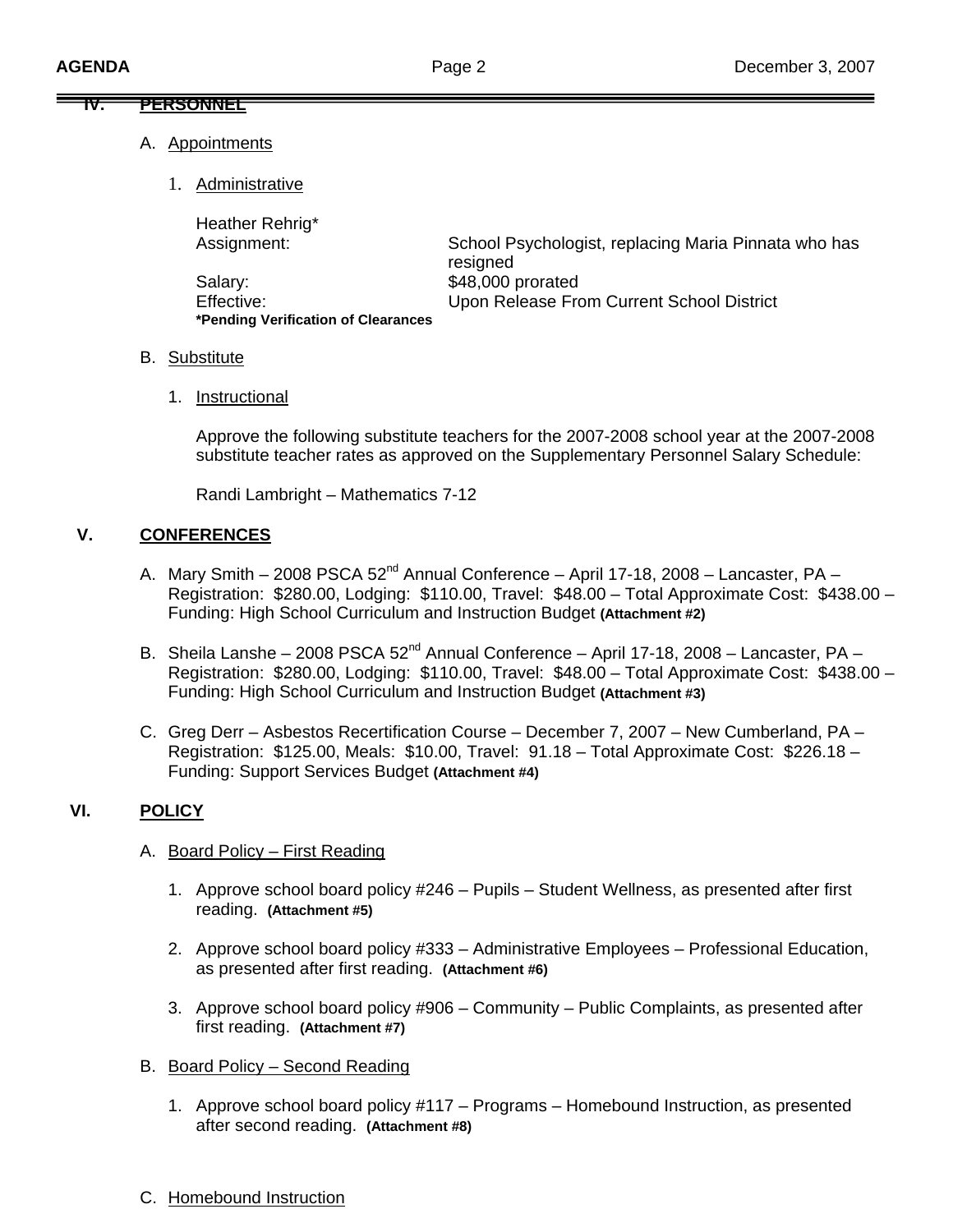It is recommended that the Board of Education grant homebound instruction for a  $10<sup>th</sup>$  grade student, Student No. 1010000, for five hours per week, effective November 26, 2007 and continuing until approximately December 4, 2007.

#### **VII. CURRICULUM AND INSTRUCTION**

A. Approve the High School Program of Studies Book for the 2008-2009 school year as presented and recommended by administration. **(Separate attachment for board members only)**

#### **VIII. OLD BUSINESS**

#### **IX. NEW BUSINESS**

#### **X. FINANCIAL**

- A. Approve the Arthurs Lestrange Cash Management Portfolio for the months of October 2007. **(Attachment #9)**
- B. Approve abatement/exoneration requests of per capita taxes, for the residents that fall within the guidelines, as presented. **(Attachment #10)**

#### C. Local Service Tax Motion

Amend the resolution, originally adopted on April 11, 1966,

 *Imposing a tax on occupations engaged in by individuals for the privilege of engaging in said occupation within the limits of the Northern Lehigh School District at the flat rate of ten (\$1`0.00) dollars per year: Providing for its collection: Imposing on employers the duty of collecting said tax from every individual in their employ subject to said tax and remitting and paying over the same to the earned income tax officer; conferring and imposing powers and duties of administration on the earned income tax officer; and imposing penalties for the violation thereof.* 

 to incorporate amendments to the local tax enabling Act 53, P.S. § 6901 et. seq., effective June 21, 2007. The name of the tax is amended to "Local Service Tax". The resolution is also amended to include any and all exemption and refund regulations, as included in the amended law and tax ordinances of the municipalities that make up the Northern Lehigh School District. These municipalities and the respective Local Service Tax rate are:

| Slatington Borough  | Total Tax: \$52.00 (\$47.00 Borough, \$5.00 School District) |
|---------------------|--------------------------------------------------------------|
| Washington Township | Total Tax: \$10.00 (\$5.00 Township, \$5.00 School District) |
| Walnutport Borough  | Total Tax: \$52.00 (\$47.00 Borough, \$5.00 School District) |

D. Approve the 2007-2008 Northern Lehigh District Salary Schedule as presented. **(Attachment #11)** 

#### **XI. LEGAL**

#### **XII. CORRESPONDENCE**

#### **XIII. INFORMATION**